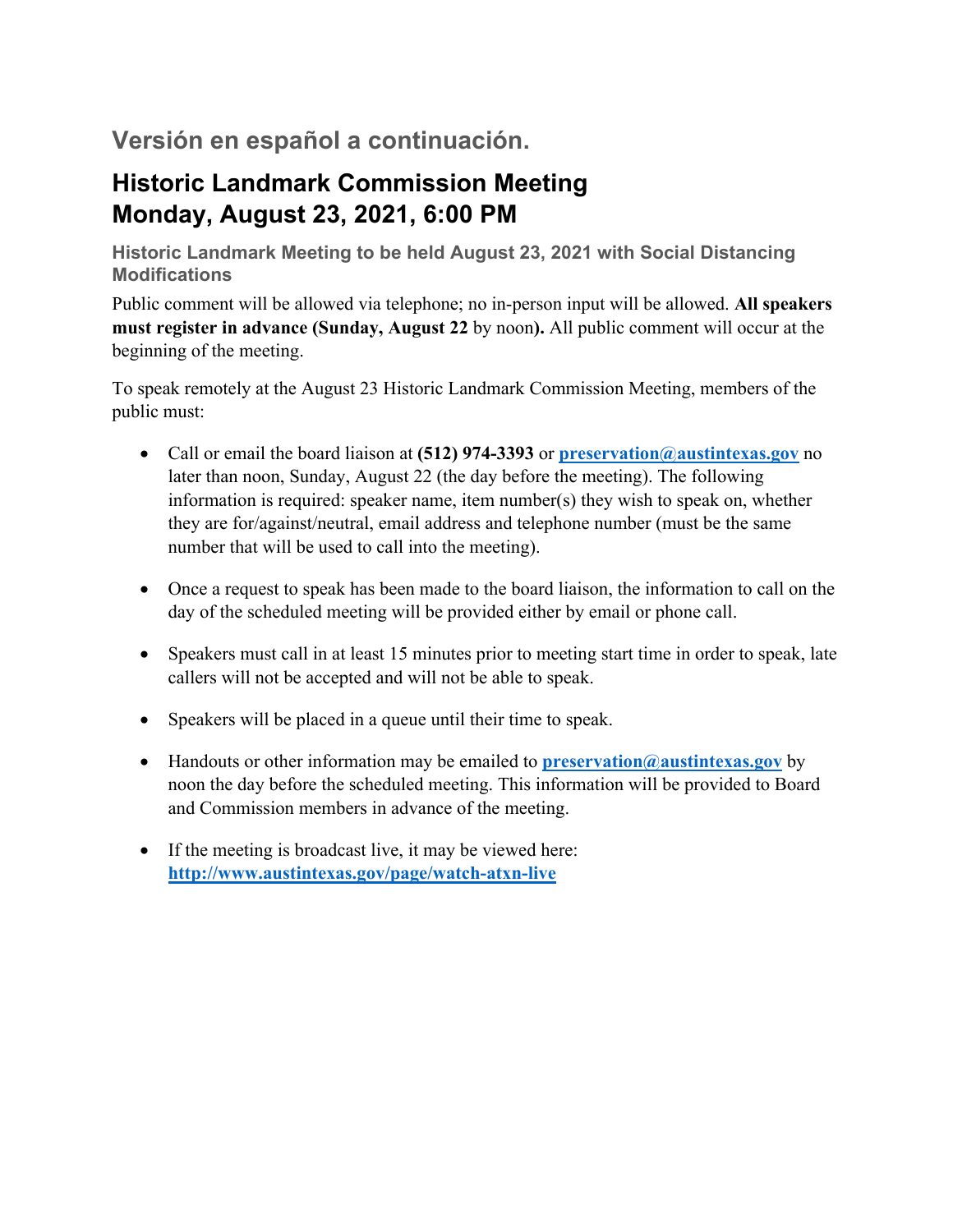# Reunión del Historic Landmark Commission

# FECHA de la reunion (**23 de agosto, 2021**)

La junta se llevará con modificaciones de distanciamiento social

Se permitirán comentarios públicos por teléfono; no se permitirá ninguna entrada en persona. Todos los oradores deben registrarse con anticipación (**22 de agosto, 2021** antes del mediodía). Todos los comentarios públicos se producirán al comienzo de la reunión.

Para hablar de forma remota en la reunión, los miembros del público deben:

- Llame o envíe un correo electrónico al enlace de la junta en **(512) 974-3393 or preservation@austintexas.gov** a más tardar al mediodía (el día antes de la reunión). Se requiere la siguiente información: nombre del orador, número (s) de artículo sobre el que desean hablar, si están a favor / en contra / neutral, dirección de correo electrónico (opcional) y un número de teléfono (debe ser el número que se utilizará para llamar ).
- Una vez que se haya realizado una solicitud para hablar con el enlace de la junta, la información para llamar el día de la reunión programada se enviará por correo electrónico o por teléfono.
- Los oradores deben llamar al menos 15 minutos antes del inicio de la reunión para poder hablar, no se aceptarán personas que llamen tarde y no podrán hablar.
- Las oradoras esperarán en una fila hasta que llegue el momento de hablar.
- Los folletos u otra información pueden enviarse por correo electrónico a **preservation@austintexas.gov** antes del mediodía del día anterior a la reunión programada. Esta información se proporcionará a los miembros de la Junta y la Comisión antes de la reunión.
- Si la reunión se transmite en vivo, se puede ver aquí: **http://www.austintexas.gov/page/watch-atxn-live**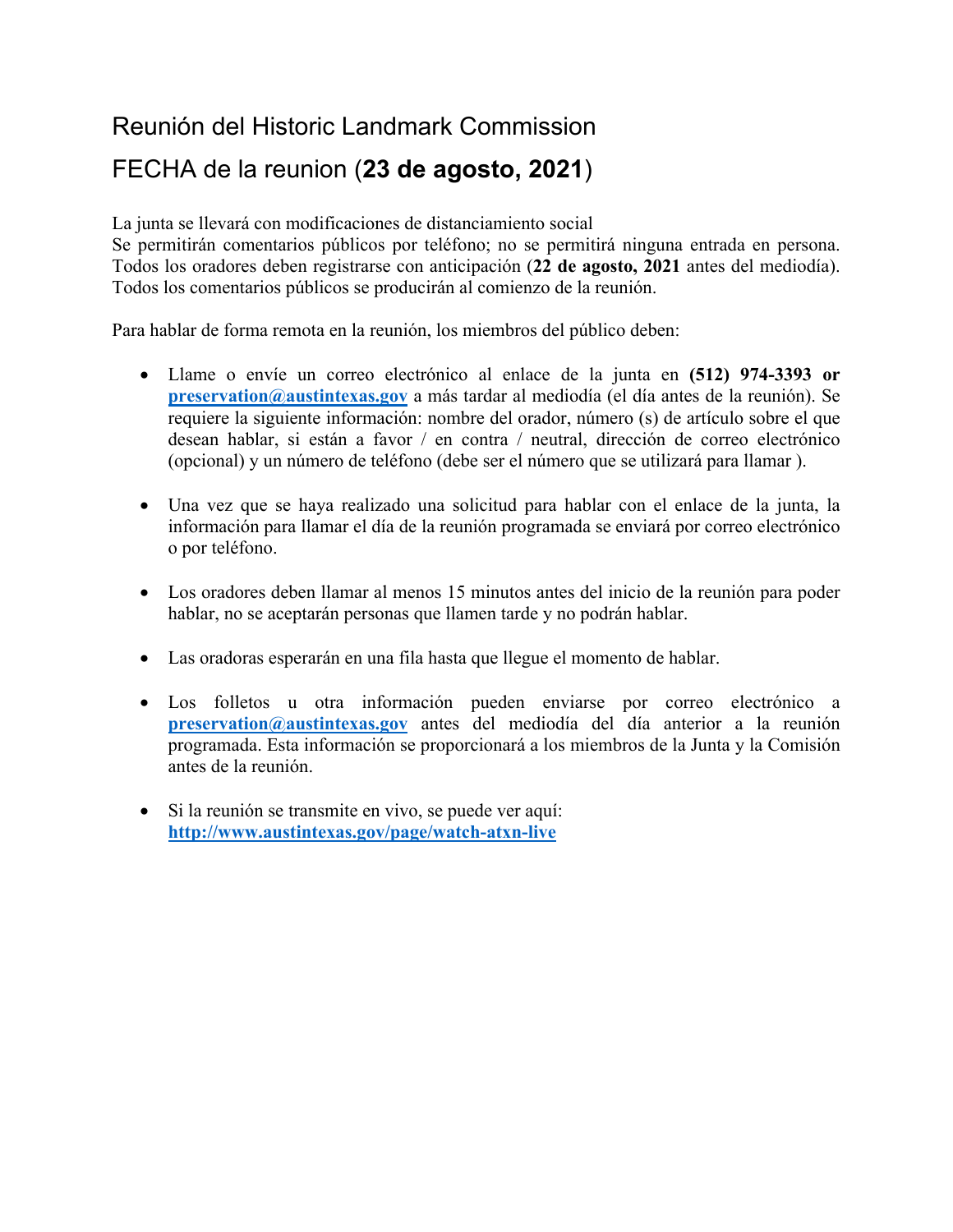

# **HISTORIC LANDMARK COMMISSION MONDAY, August 23, 2021 – 6:00 PM VIA VIDEOCONFERENCING**

# **COMMISSION MEMBERS:**

| Terri Myers, Chair              | <b>Kelly Little</b>    |
|---------------------------------|------------------------|
| <b>Ben Heimsath, Vice Chair</b> | <b>Trey McWhorter</b>  |
| Anissa Castillo                 | <b>Blake Tollett</b>   |
| <b>Witt Featherston</b>         | <b>Beth Valenzuela</b> |
| <b>Kevin Koch</b>               | <b>Caroline Wright</b> |
| <b>Carl Larosche</b>            |                        |

# **AGENDA**

# **CALL TO ORDER**

# **CITIZEN COMMUNICATION: GENERAL**

The first (10) speakers who register to speak no later than noon the day before the meeting will be allowed a three-minute allotment to address their concerns regarding items not posted on the agenda.

# **1. APPROVAL OF MINUTES**

**A.** July 26, 2021 – Offered for consent approval

# **2. PRESENTATIONS, DISCUSSION, AND POSSIBLE ACTION**

- **A. Presentations, discussion, and possible recommendations to the Texas Historical Commission regarding National Register of Historic Places nominations on the September 18, 2021 State Board of Review agenda**  https://www.thc.texas.gov/sbrmeeting
	- **A.1. Anderson Stadium (Yellow Jacket Stadium) south of the intersection of Hargrave Ave., Rosewood Ave., and Thompson St. Council District 1** Presenter: Rebekah Dobrasko
	- **A.2. Huston-Tillotson College 900 Chicon St. Council District 1** Presenter: Cara Bertron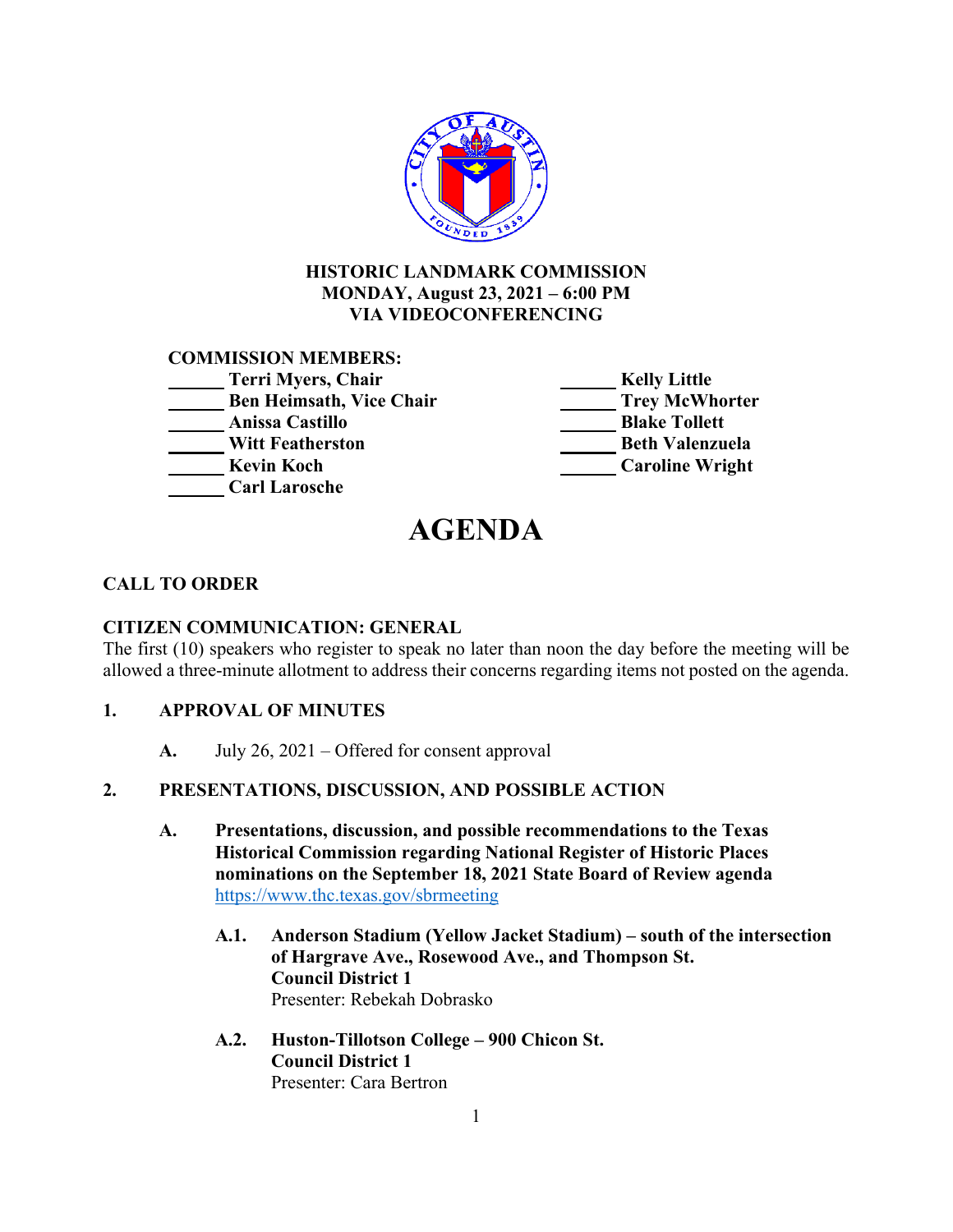# **3. PUBLIC HEARINGS**

**A. Discussion and Possible Action on Applications for Historic Zoning, Discussion and Action on Applications for Historic District Zoning, and Requests to Consider Initiation of Historic Zoning Cases** 

# **A.1. PR-2021-084005 – Rev. John and Mattie Barclay House 3009 Bowman Ave. – Discussion Council District 10** Proposal: Commission-initiated historic zoning. Applicant: Ross Rathgeber City Staff: Steve Sadowsky, Historic Preservation Office, 512-974-6454 Staff Recommendation: Recommend historic zoning for the original part of the house and release the demolition permit for the addition and pool.

# **A.2. PR-2021-064188 – Chrysler Air-Temp House in the Air-Conditioned Village – 2502 Park View Dr. – Discussion Council District 7**

Proposal: Commission-initiated historic zoning. Applicant: Dominique Levesque City Staff: Steve Sadowsky, Historic Preservation Office, 512-974-6454 Staff Recommendation: Recommend historic zoning if the Commission believes that this house qualifies as a historic landmark and represents the entire proposed historic district.

# **A.3. C14H-2000-0005; HR-2021-103182 – 10621 Pioneer Farms Dr. – Consent postponement to September 27, 2021 Evangelical Lutheran Church Council District 1**

Proposal: Commission-initiated historic zoning on the Evangelical Lutheran Church building when relocated to 10621 Pioneer Farms Dr. Applicant: Mike Ward City Staff: Elizabeth Brummett, Historic Preservation Office, 512-974-1264 Staff Recommendation: Postpone to allow the relocation to be completed.

# **A.4. C14H-2000-0005; HR-2021-103182 – 13300 Dessau Rd. – Consent postponement to September 27, 2021 Evangelical Lutheran Church Council District 7**

Proposal: Commission-initiated removal of historic zoning from the parcel from which the Evangelical Lutheran Church is being moved. Applicant: Mike Ward

City Staff: Elizabeth Brummett, Historic Preservation Office, 512-974-1264 Staff Recommendation: Postpone to allow the relocation to be completed.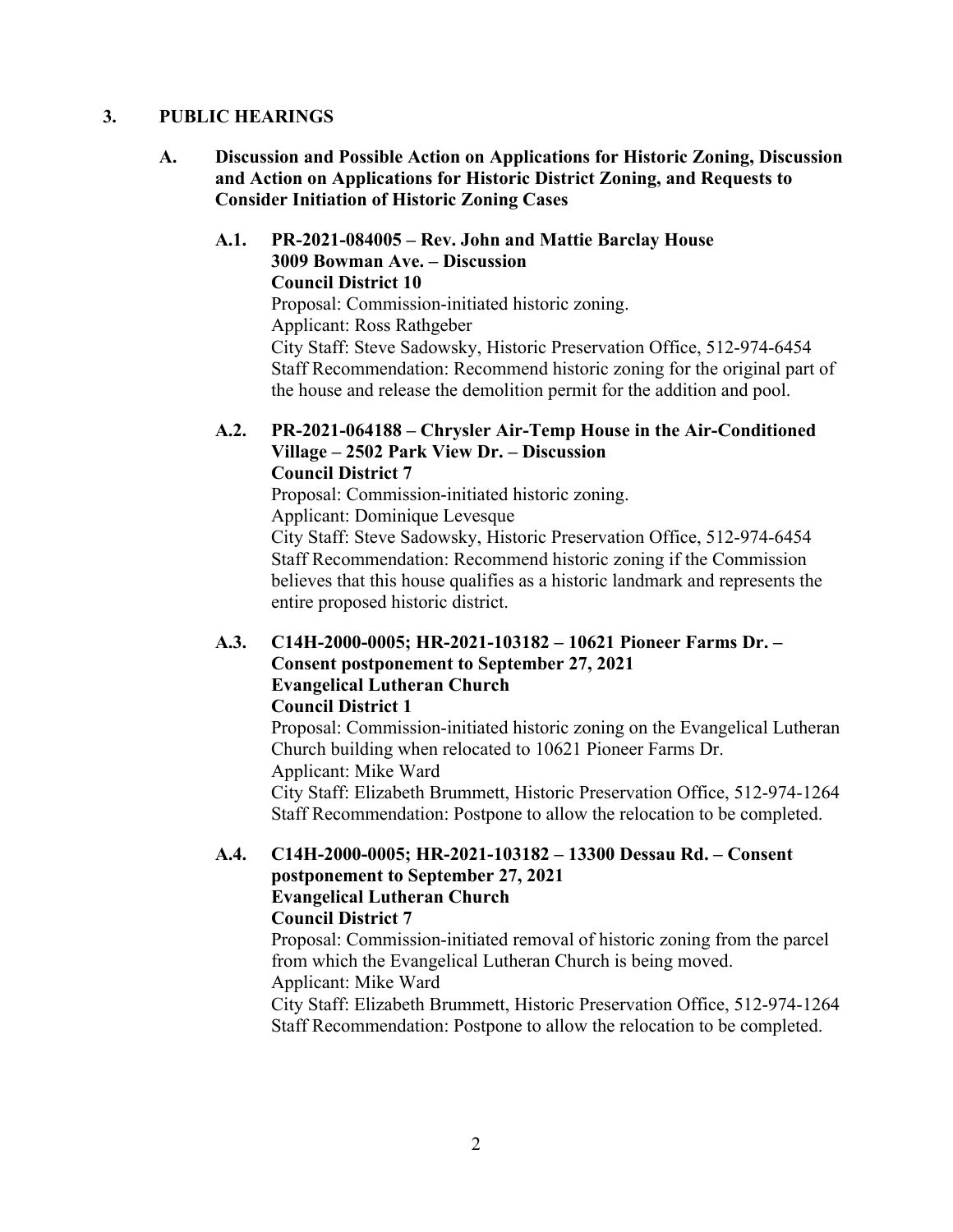# **B. Discussion and Possible Action on Applications for Certificates of Appropriateness**

# **B.1. HR-2021-067051 – 1805 E. 3rd St. – Offered for consent approval (postponed July 26, 2021) Herrera House**

# **Council District 3**

Proposal: Replace the front doors and paint the historic house, add a new window to an existing or new rear wall opening, and construct a 1-story rear addition.

Applicant: William Hodge

City Staff: Cara Bertron, Housing & Planning Department, 512-974-1446 Committee Feedback: Consider ways to differentiate the addition from the historic house, including siding profiles and fascia details. Committee members were supportive of the addition's location and massing. Staff Recommendation: Approve the project with the conditions noted in the staff report, as well as a complete and accurate set of supporting material.

# **B.2. HR-2021-100814 – 200 Lee Barton Dr. – Consent postponement to September 27, 2021 (postponed July 26, 2021) Paggi House**

# **Council District 5**

Proposal: Replace existing butterfly roof and construct glass walls between the buildings to fully enclose the courtyard.

Applicant: Marc Toppel

City Staff: Elizabeth Brummett, Historic Preservation Office, 512-974-1264 Staff Recommendation: Grant the applicant's postponement request.

#### **B.3. HR-2021-115716 – 5312 Shoal Creek Blvd. – Offered for consent approval Kohn House**

# **Council District 7**

Proposal: Construct a low fence at the front property line and a detached 2 car garage behind the house at a pending landmark.

Applicant: Ken Johnson & Matt Sener

City Staff: Elizabeth Brummett, Historic Preservation Office, 512-974-1264 Committee Feedback: Fence will not disrupt the context and feeling of the site and is complementary to the ranch-like feel of the property. Staff Recommendation: Approve the application.

# **B.4. HR-2021-110439 – 809 E. 9th St. – Offered for consent approval Routon-Alvarez-Lopez House**

# **Council District 1**

Proposal: Temporarily relocate the house to protect it from adjacent construction.

Applicant: Rachel Stone

City Staff: Steve Sadowsky, Historic Preservation Office, 512-974-6454 Staff Recommendation: Approve as proposed.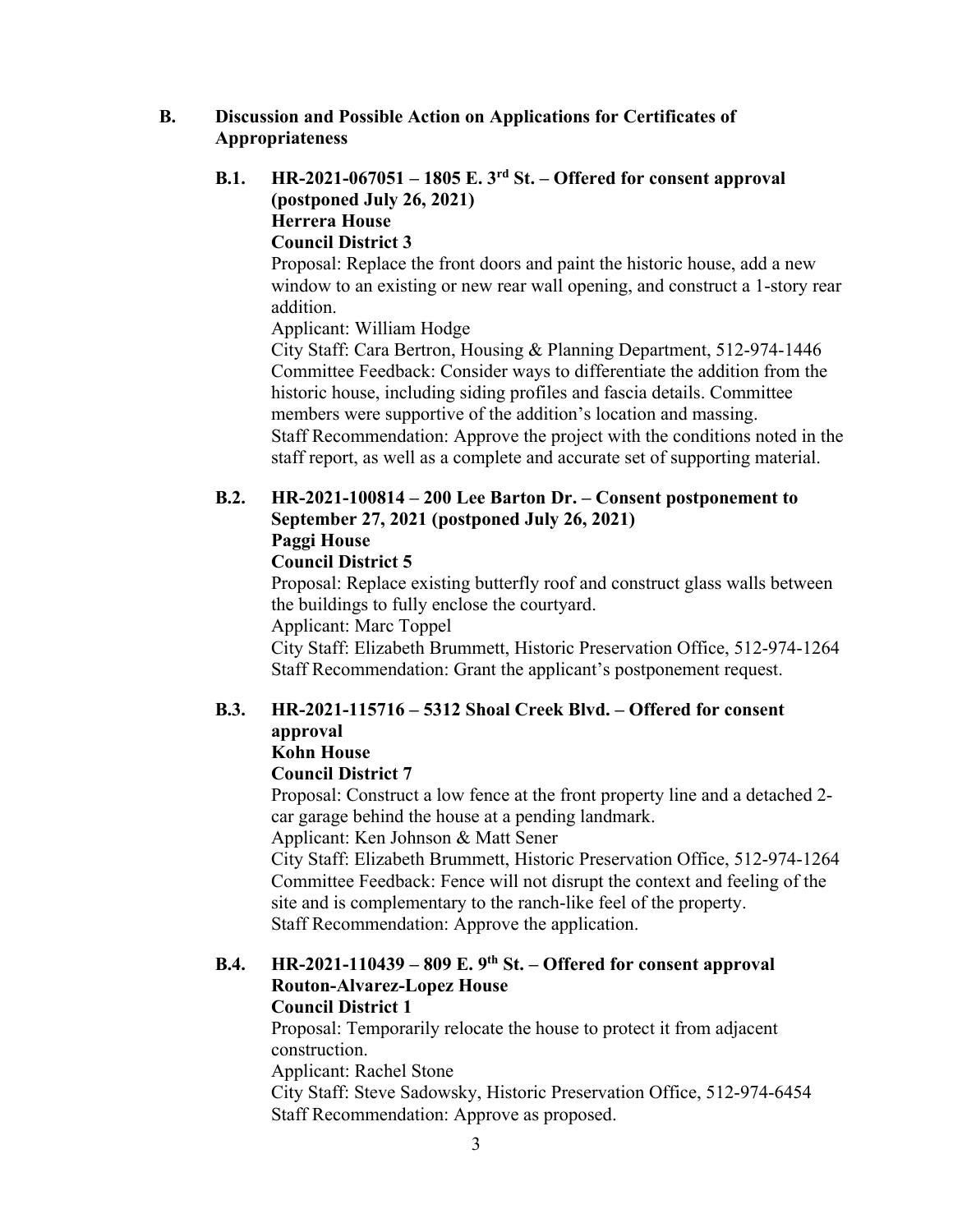#### **B.5. HR-2021-116843 – 304 E. 44th St. – Offered for consent approval Elisabet Ney Museum Council District 9**

Proposal: In-kind structural repair of front balcony. Applicant: Kim McKnight City Staff: Elizabeth Brummett, Historic Preservation Office, 512-974-1264 Staff Recommendation: Approve the application based on the brief scope of work provided and delegate responsibility to staff to review final engineering drawings once available.

#### **B.6. HR-2021-119797 – 4409 Avenue C – Offered for consent approval Hyde Park Local Historic District Council District 9**

Proposal: Replace windows. Applicant: Tim Riley City Staff: Kalan Contreras, Historic Preservation Office, 512-974-2727 Staff Recommendation: Approve the application. The proposed windows are not visible from the street and affect a non-historic enclosed screened porch only.

# **B.7. HR-2021-118525 – 1309 Marshall Ln. – Approved by staff; no action required Harvey House Council District 9** Proposal: Enclose a rear porch. Applicant: Peter Hollister

# **B.8. HR-2021-114079 – 3909 Avenue G – Consent Flanagan-Heierman House Council District 9**

Proposal: Replace roofing and install solar panels. Applicant: Hanly Callahan City Staff: Elizabeth Brummett, Historic Preservation Office, 512-974-1264 Committee Feedback: Select composition shingles rather than metal roofing. Limit solar panels on the house to the back roof slope and south side behind the gabled bay. Solar panels on the non-historic garage are acceptable. Staff Recommendation: Approve the application as revised.

# **C. Discussion and Possible Action on Applications for Permits within National Register Districts**

**C.1. PR-2021-055578 – 1805 Waterston Ave. – Offered for consent approval (postponed July 26, 2021) Clarksville National Register District Council District 9**  Proposal: Demolish a contributing building and construct a new building. Applicant: DAR Construction City Staff: Kalan Contreras, Historic Preservation Office, 512-974-2727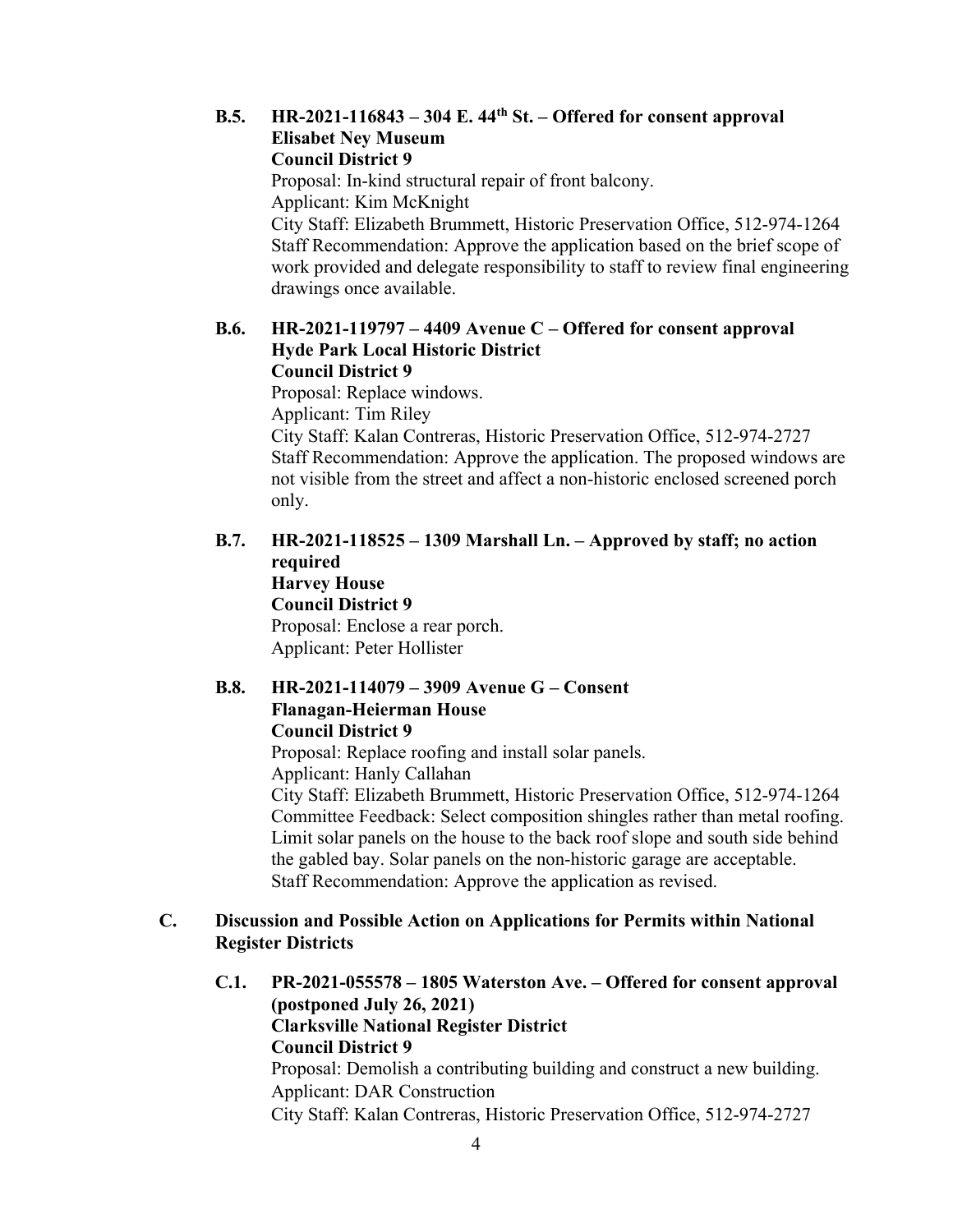Staff Recommendation: Release the demolition permit upon completion of a City of Austin Documentation Package. Comment on and release plans for new construction, encouraging the applicant to simplify the proposed building's roofline and massing, omit or simplify eclectic decorative details, and set the garage back from the front of the house if a front-facing orientation is unavoidable.

#### **C.2. PR-2021-092304 – 2521 Jarratt Ave. – Offered for consent approval Old West Austin National Register District Council District 9**

Proposal: Demolish a contributing house. Applicant: Joshua Hogan

City Staff: Steve Sadowsky, Historic Preservation Office, 512-974-6454 Staff Recommendation: Encourage rehabilitation and adaptive reuse, then relocation over demolition, but release the permit upon review of the plans for new construction and completion of a City of Austin Documentation Package.

### **C.3. SB-2021-116094 – 1009 West Lynn St. – Discussion postponement West Line National Register District Council District 9**

Proposal: Signage.

Applicant: Shana Gardner

City Staff: Steve Sadowsky, Historic Preservation Office, 512-974-6454 Staff Recommendation: Postpone to September 27, 2021 and refer the case to the Architectural Review Committee for feedback on lighting options.

# **C.4. HR-2021-115725 – 1104 Toyath St. – Discussion Clarksville National Register District Council District 9**

Proposal: Construct a new building.

Applicant: Todd Bennett

City Staff: Kalan Contreras, Historic Preservation Office, 512-974-2727 Staff Recommendation: Consider referral to the Architectural Review Committee. Otherwise, comment on and release the plans.

# **C.5. HR-2021-116459 – 1104 Charlotte St. – Consent postponement to September 27, 2021**

#### **Clarksville National Register District Council District 9**

Proposal: Addition/remodel.

Applicant: Kindra Welch

City Staff: Kalan Contreras, Historic Preservation Office, 512-974-2727 Staff Recommendation: Postpone the case to September 27, 2021, per applicant request.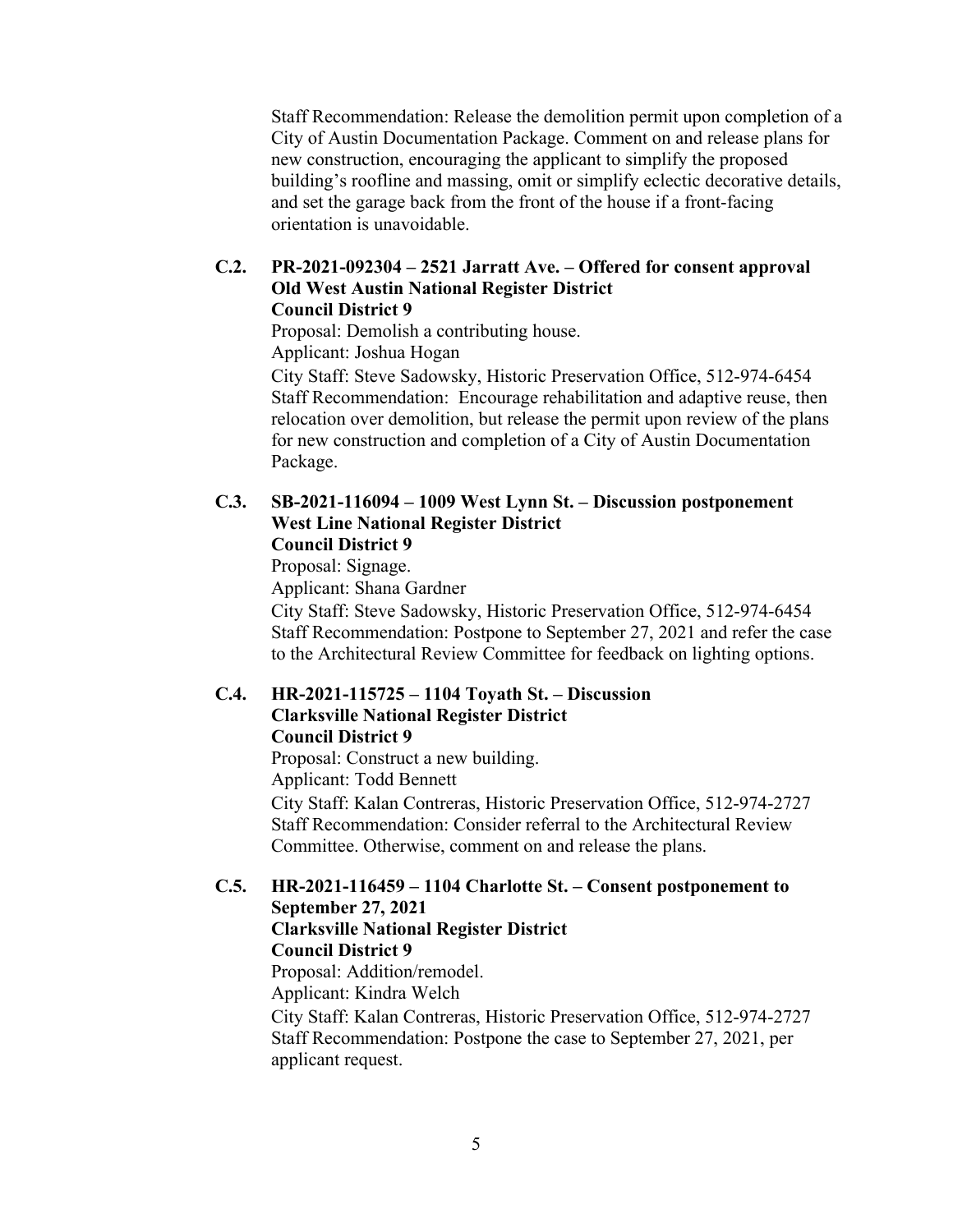# **C.6. HR-2021-106344 – 1504 Hartford Rd. – Offered for consent approval Old West Austin National Register District Council District 9**

Proposal: Replace windows and construct an addition. Applicant: Carina Coel

City Staff: Kalan Contreras, Historic Preservation Office, 512-974-2727 Staff Recommendation: Comment on and release the plans, encouraging the applicant to repair windows at main façade or replace deteriorated windows with historic-age windows from rear elevations.

#### **C.7. HR-2021-119745 – 1710 Mohle Dr. – Offered for consent approval Old West Austin National Register District Council District 10**

Proposal: Construct a new building. Applicant: Owen Nalle City Staff: Kalan Contreras, Historic Preservation Office, 512-974-2727 Staff Recommendation: Comment on and release the plans.

# **C.8. HR-2021-119779 – 1510 Ashwood Rd. – Offered for consent approval Delwood Duplexes National Register District Council District 9**

Proposal: Replace windows. Applicant: Suzanne Marsaglia City Staff: Kalan Contreras, Historic Preservation Office, 512-974-2727 Staff Recommendation: Comment on and release the plans, encouraging the applicant to select windows with true divided lights.

### **C.9. HR-2021-122489 – 82 San Marcos St. – Offered for consent approval Willow-Spence National Register District Council District 3**

Proposal: Demolish a ca. 1941 house.

Applicant: Lisa Vela

City Staff: Steve Sadowsky, Historic Preservation Office, 512-974-6454 Staff Recommendation: Encourage rehabilitation and adaptive reuse, then relocation over demolition, but release the permit upon completion of a City of Austin Documentation Package and review of plans for new construction on the site.

# **D. Discussion and Possible Action on Applications for Demolition or Relocation**

**D.1. PR-2021-087495 – 812 W. 12th St. – Consent postponement to September 27, 2021 (postponed July 26, 2021) Council District 9** 

Proposal: Demolish a ca. 1946 commercial building. Applicant: Neil Vickers City Staff: Elizabeth Brummett, Historic Preservation Office, 512-974-1264 Staff Recommendation: Grant the applicant's postponement request.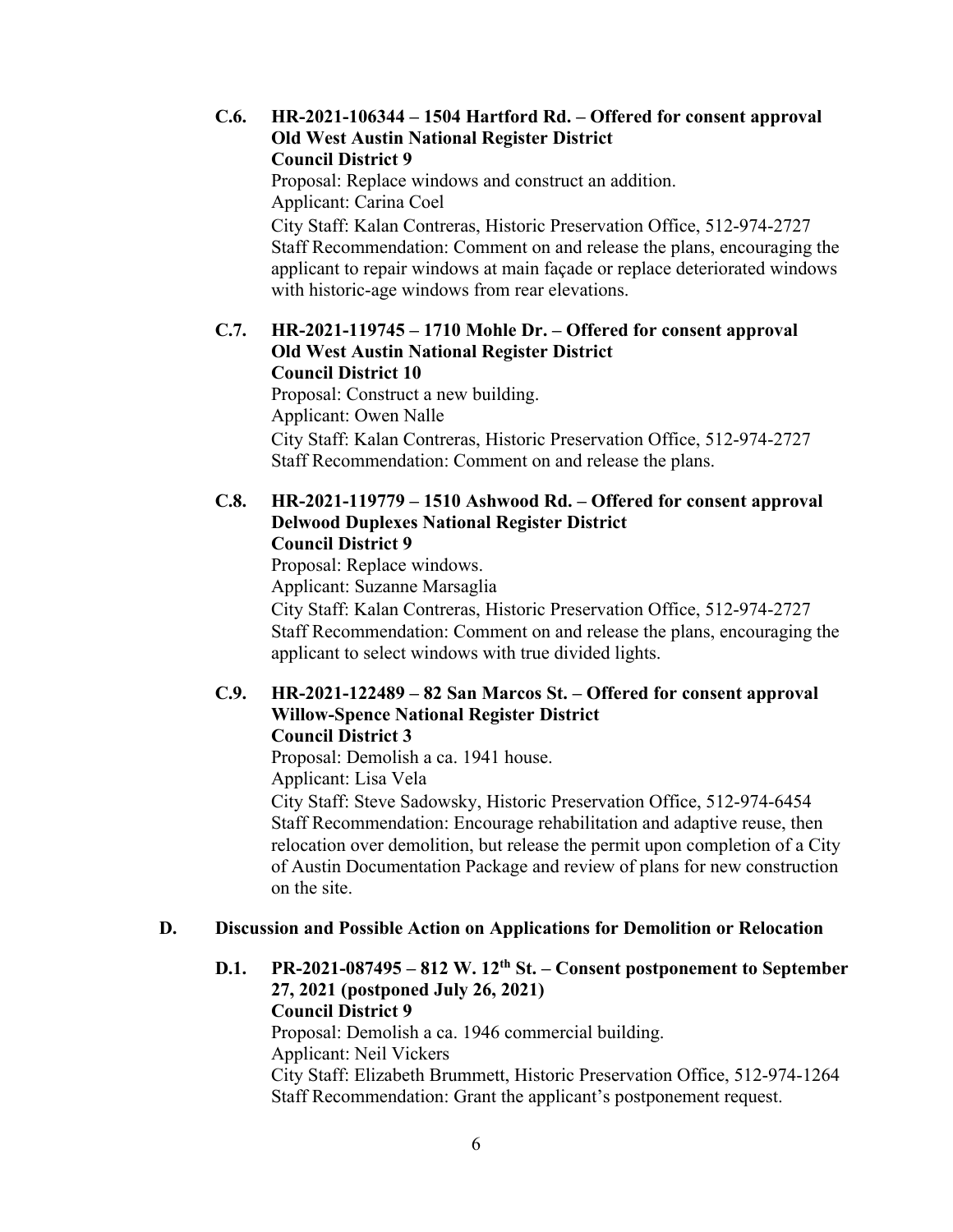# **D.2. PR-2021-092644 – 3703 Meadowbank Dr. – Discussion (postponed July 26, 2021)**

# **Council District 10**

Proposal: Partially demolish a ca. 1966 house. Applicant: Linda Sullivan City Staff: Kalan Contreras, Historic Preservation Office, 512-974-2727 Staff Recommendation: Consider initiation of historic zoning or refer the applicant to the September meeting of the Architectural Review Committee.

# **D.3. PR-2021-098969 – 3400 Hillview Rd. – Offered for consent approval Council District 10**

Proposal: Demolish a ca. 1940 house.

Applicant: Molly Lochridge

City Staff: Steve Sadowsky, Historic Preservation Office, 512-974-6454 Staff Recommendation: Consider the structural reports on this house and whether the criterion for historical significance is met, but release the permit upon completion of a City of Austin Documentation Package.

# **D.4. PR-2021-104341 – 800 W. 12th St. – Offered for consent approval Council District 9**

Proposal: Demolish a 1940 building.

Applicant: Neil Vickers

City Staff: Elizabeth Brummett, Historic Preservation Office, 512-974-1264 Staff Recommendation: Release the permit upon completion of a City of Austin Documentation Package.

# **D.5. PR-2021-103869 – 4315 Avenue A – Offered for consent approval Council District 9**

Proposal: Partially demolish a ca. 1921 house.

Applicant: Nathan Hobbs

City Staff: Steve Sadowsky, Historic Preservation Office, 512-974-6454 Staff Recommendation: Recommend that the applicant seek a relocation permit to donate the house to a family who can use it, and release that permit upon completion of a City of Austin Documentation Package.

# **D.6. PR-2021-105009 – 2501 Inwood Pl. – Discussion postponement Council District 10**

Proposal: Demolish a ca. 1948 house.

Applicant: Dane Wilkin

City Staff: Steve Sadowsky, Historic Preservation Office, 512-974-6454 Staff Recommendation: Postpone to September 27, 2021 to fully evaluate alternatives to demolition and gather more information on the historic owners and builders of the house.

# **E. Discussion and Possible Action on Demolition by Neglect Cases**

**E.1.** No items.